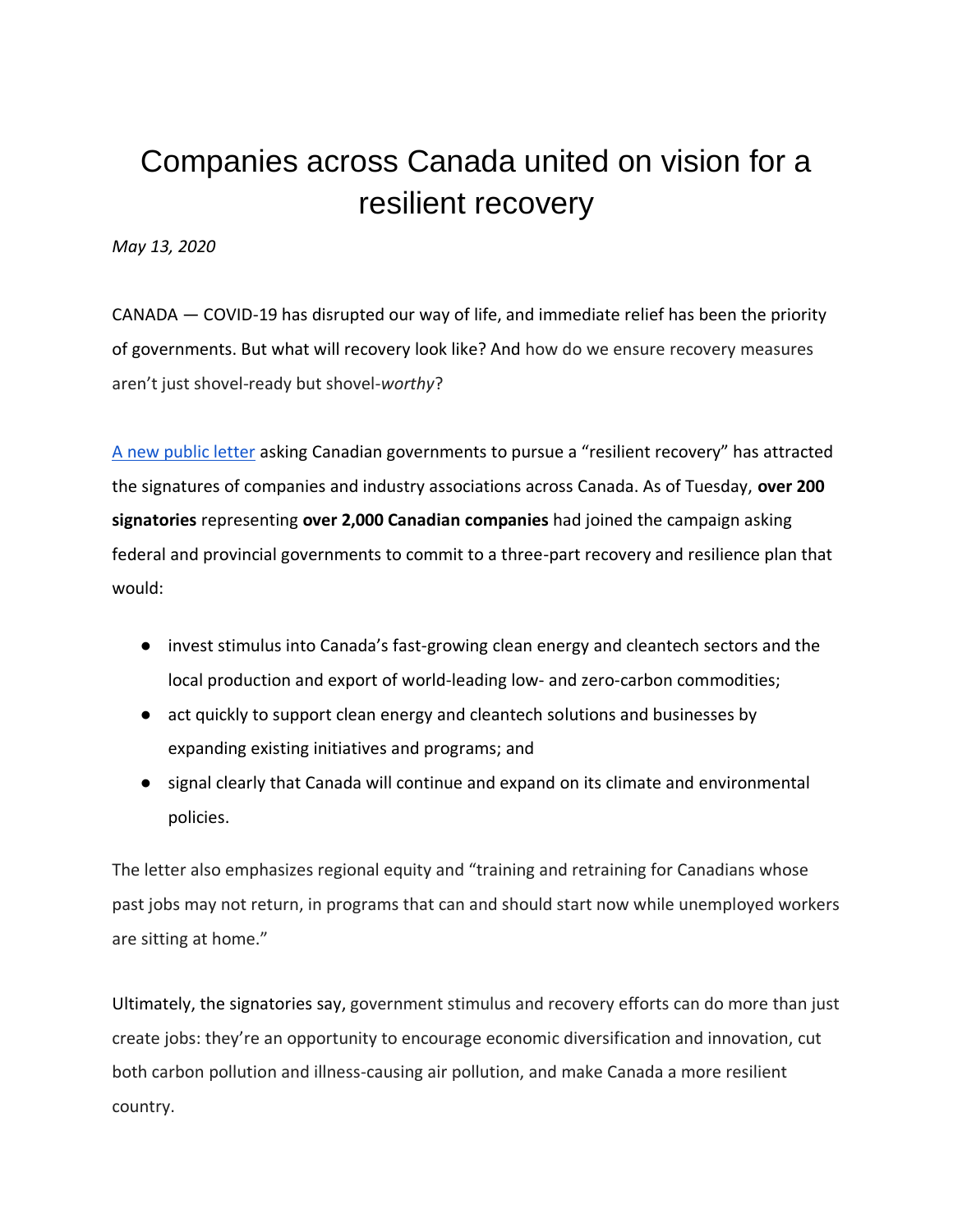Visi[t resilientrecovery.ca](https://www.resilientrecovery.ca/) [for more.](https://www.resilientrecovery.ca/)

## [KEY FACT](https://www.resilientrecovery.ca/)S

- Current signatories of the letter include Clean Energy Canada, the Canadian Wind Energy Association, the Canadian Solar Industries Association, MaRS, Innergex Renewable Energy, Ballard, Canada Cleantech, Efficiency Canada, Advanced Biofuels Canada, Electric Mobility Canada, Waterpower Canada, Energy Storage Canada, the Toronto Atmospheric Fund, the Vancouver Economic Commission, ChargePoint, Corvus Energy, Lion Electric, Carbon Engineering, Stantec, Enercon, ecobee and many more. To see the full list of signatories, go t[o resilientrecovery.ca.](http://resilientrecovery.ca/)
- **[The clean energy s](http://resilientrecovery.ca/)ector employs 298,000 Canadians** in a wide range of jobs: insulating homes, developing clean technologies, manufacturing electric vehicles and deploying charging infrastructure, building and maintaining wind, solar and hydro projects, producing renewable fuels and more.
- Climate action also supports competitiveness and new opportunities in other sectors of the economy. These include jobs in low-carbon concrete, steel and aluminum, the auto sector, sustainably produced mass timber, agriculture, and mining the metals and minerals used in many clean technologies.
- A [recent study](https://www.smithschool.ox.ac.uk/news/articles/200505-building-back-better-net-zero-emissions-recovery.html) [from U.S. a](https://www.smithschool.ox.ac.uk/news/articles/200505-building-back-better-net-zero-emissions-recovery.html)nd U.K. economists found that clean stimulus would "create more jobs, **deliver higher short-term returns per dollar spend and lead to increased long-term cost savings**, by comparison with traditional fiscal stimulus."
- After the 2008 financial crisis, **President Obama's recovery spending in clean energy [supported 900,000 job-years](https://cleanenergycanada.org/media-brief-the-impact-of-clean-stimulus-measures-on-the-u-s-economy-following-the-2008-downturn/)** [between 2009 and 2015.](https://cleanenergycanada.org/media-brief-the-impact-of-clean-stimulus-measures-on-the-u-s-economy-following-the-2008-downturn/)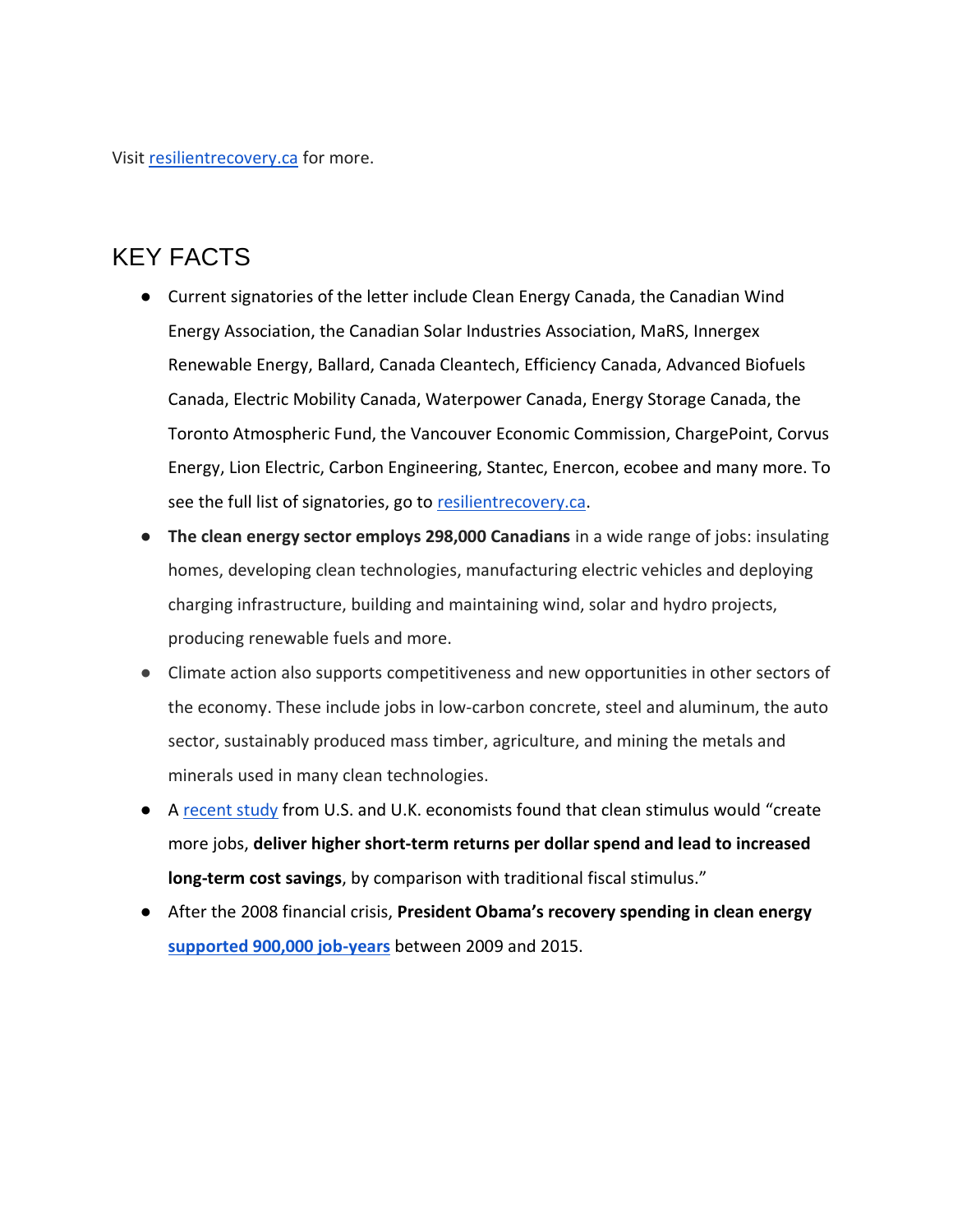## [QU](https://cleanenergycanada.org/media-brief-the-impact-of-clean-stimulus-measures-on-the-u-s-economy-following-the-2008-downturn/)OTES

"A number of countries around the world, the EU, the International Energy Agency, the International Monetary Fund: what do they all have in common? Each is calling for clean stimulus, for a recovery that supports—not hinders—our crucial climate efforts. The idea of a resilient recovery is now mainstream, it's good business, and it's how Canada stays competitive."

—Merran Smith, Executive Director, **Clean Energy Canada**

"There are an estimated 1,300 pure play clean technology companies across Canada, most of them small- and medium-sized businesses with massive potential for global growth. Throughout the stimulus and recovery process, Canada has a chance to support these Canadian innovators, create thousands of new, highly skilled jobs, and showcase home-grown technologies that can be exported around the world, all while helping meet our own climate targets. Let's not let the opportunity slip through the cracks."

—Jon Dogterom, Senior Vice-President, Venture Services, **MaRS**

"Canada is home to innovative, renewable energy companies like Innergex, whose mission is to build a better world with renewable energy. As we come through the COVID-19 crisis, Canada has the opportunity to rebuild the country to ensure we are positioned to address the climate crisis. At Innergex, we are ready to collaborate with governments and communities across the country to build economy-stimulating projects and provide family-supporting jobs through reliable and affordable renewable energy and infrastructure solutions for a resilient economic recovery."

—Michel Letellier, President and CEO, **Innergex Renewable Energy**